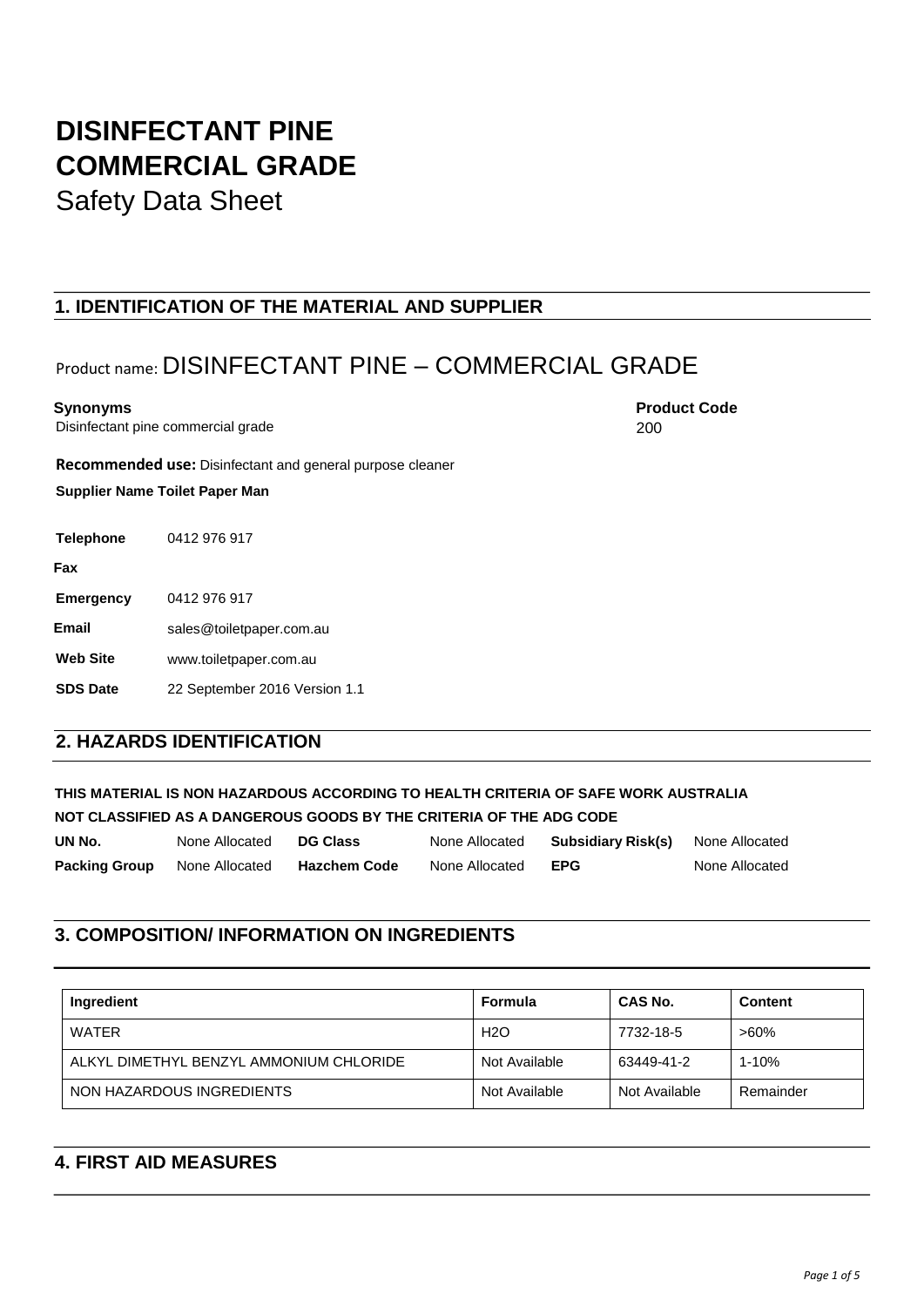| Eye                     | If in eyes, hold eyelids apart and flush the eye continuously with running water. Continue flushing until advised<br>to stop by the Poison Information Centre or a doctor, or for at least 15 minutes.        |
|-------------------------|---------------------------------------------------------------------------------------------------------------------------------------------------------------------------------------------------------------|
| <b>Skin</b>             | If skin or hair contact occurs, remove contaminated clothing and flush skin and hair with running water.<br>Continue flushing with water until advised to stop by the Poisons Information Centre or a doctor. |
| <b>Inhalation</b>       | If inhaled, remove from contaminated area. Apply artificial respiration if not breathing.                                                                                                                     |
| <b>Ingestion</b>        | For advice, contact a Poison Information Centre on 13 11 26 (Australia Wide) or a doctor (at once). If<br>swallowed, do not induce vomiting.                                                                  |
| <b>Advice to Doctor</b> | Treat symptomatically                                                                                                                                                                                         |

### **5. FIRE FIGHTING MEASURES**

| <b>Flammability</b>       | Non flammable. May evolve toxic gases if strongly heated.    |
|---------------------------|--------------------------------------------------------------|
| <b>Fire and Explosion</b> | Non flammable. No fire or explosion hazard exists.           |
| <b>Extinguishing</b>      | Non flammable. Prevent contamination of drains or waterways. |
| <b>Hazchem Code</b>       | None Allocated                                               |

### **6. ACCIDENTAL RELEASE MEASURES**

**Spillage** If spilt (bulk), wear splash-proof goggles and PVC/rubber gloves. Absorb spill with sand or similar and place in sealed containers for disposal. Wash spill site down with water. For small amounts, dilute with water and flush to sewer. Caution: surfaces may be slippery.

### **7. STORAGE AND HANDLING**

- **Storage** Store in cool, dry, well ventilated area, removed from acids, combustible materials and foodstuffs. Ensure containers are adequately labeled, protected from physical damage and sealed when not in use. Check regularly for leaks or spills.
- **Handling** Before use carefully read the product label. Use of safe practices is recommended to avoid eye or skin contact and inhalation. Observe good personal hygiene, including washing hands before eating. Prohibit eating, drinking and smoking in contaminated areas.

### **8. EXPOSURE CONTROLS/ PERSONAL PROTECTION**

**Exposure Stds** No exposure standard(s) allocated.

**Biological Limits** No biological limit allocated.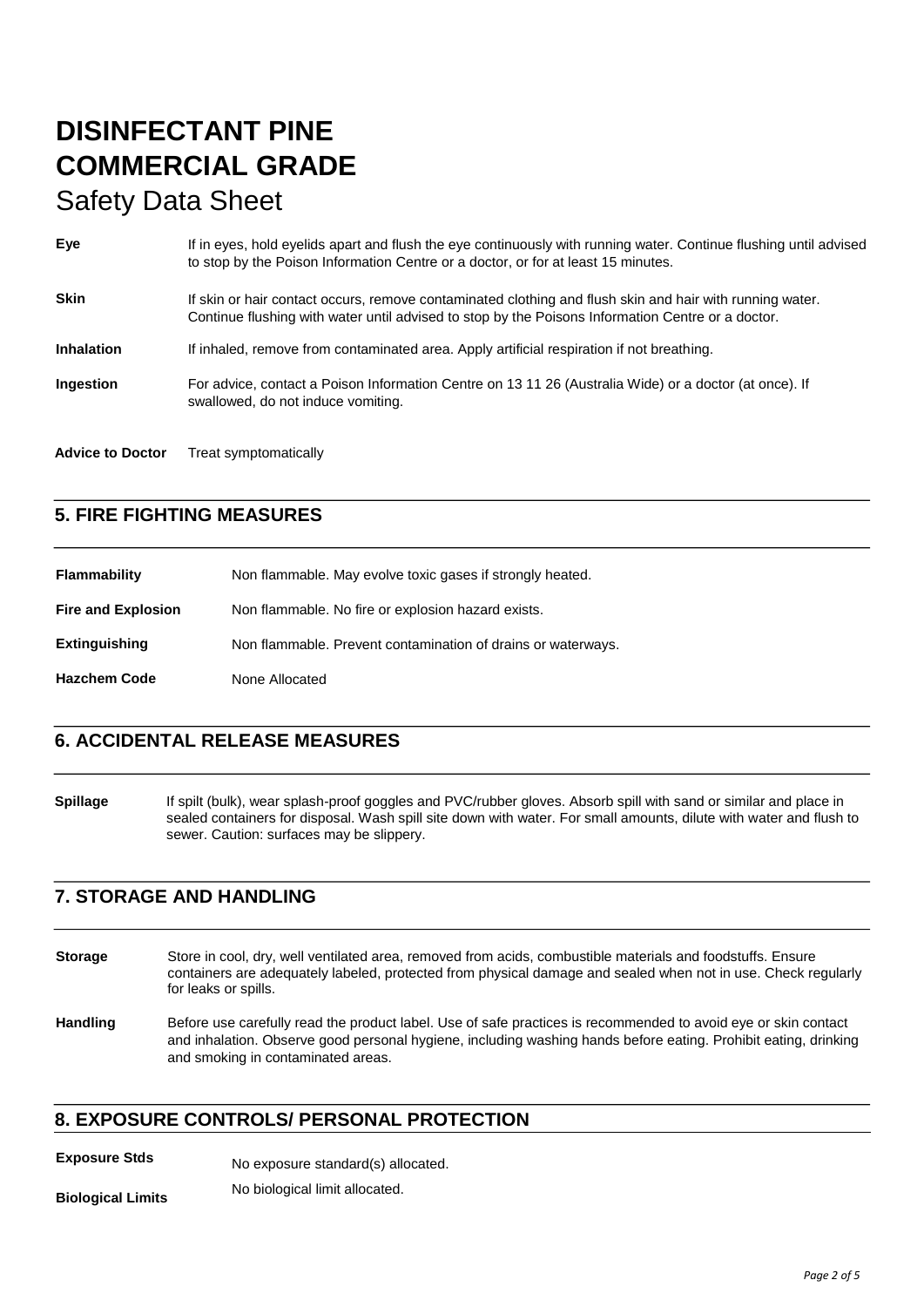**Engineering Controls** Ensure adequate natural ventilation.

large quantities or where heavy

**PPE** Wear splash-proof goggles and PVC or rubber gloves. When using contamination is likely, wear: coveralls.

### **9. PHYSICAL AND CHEMICAL PROPERTIES**

|                                                                 | <b>BROWN THIN LIQUID</b>    | <b>Solubility (Water)</b>    | <b>SOLUBLE</b>       |
|-----------------------------------------------------------------|-----------------------------|------------------------------|----------------------|
| Appearance                                                      |                             |                              |                      |
|                                                                 | <b>SHARP PINE FRAGRANCE</b> | <b>Specific Gravity</b>      | $0.98 - 1.02$        |
| Odour                                                           |                             |                              |                      |
| Ph                                                              | $8.5 - 9.5$                 | <b>Volatiles</b>             | >60% (Water)         |
|                                                                 | 18mg Hg@ 20°C (Water)       | Flammability                 | <b>NON FLAMMABLE</b> |
| <b>Vapour Pressure</b><br>Vapour<br><b>Density</b>              | <b>NOT AVAILABLE</b>        | <b>Flash Point</b>           | <b>NOT RELEVANT</b>  |
| <b>Boiling</b>                                                  | 100°C (Approximately)       | <b>Upper Explosion Limit</b> | <b>NOT RELEVANT</b>  |
| Point                                                           | <b>NOT AVAILABLE</b>        | <b>Lower Explosion Limit</b> | <b>NOT RELEVANT</b>  |
| <b>Melting Point</b><br><b>Evaporation Rate</b><br><b>WATER</b> | AS FOR                      |                              |                      |

**10. STABILITY AND REACTIVITY** 

**Chemical Stability** Stable under recommended conditions of storage.

**Conditions to Avoid** Avoid heat, sparks, open flames and other ignition sources.

**Material to Avoid** Compatible with most commonly used materials. Incompatible with acids (eg. Hydrochloric acid) and combustible/flammable materials.

**Decomposition** May evolve toxic gas if heated to decomposition.

**Hazardous Reactions** Polymerization is not expected to occur.

### **11. TOXICOLOGICAL INFORMATION**

| <b>Health Hazard</b> | Low irritant - low toxicity. No adverse health effects are anticipated with normal use of this product.                                                                                                                                                                                                        |
|----------------------|----------------------------------------------------------------------------------------------------------------------------------------------------------------------------------------------------------------------------------------------------------------------------------------------------------------|
| Eye                  | Irritant. Contact may result in irritation, lacrimation, pain and redness.                                                                                                                                                                                                                                     |
| <b>Inhalation</b>    | Low irritant. Over exposure to vapours/mists may result in respiratory irritation, nausea and headache.<br>Occupational exposure to quaternary ammonium compounds has been reported to cause asthma, although<br>rare. Due to the low vapour pressure an inhalation hazard is not anticipated, unless sprayed. |
| <b>Skin</b>          | Low irritant. Prolonged or repeated contact may result in mild irritation.                                                                                                                                                                                                                                     |
| Ingestion            | Low toxicity. Ingestion of large quantities may result in nausea, vomiting and gastrointestinal irritation.                                                                                                                                                                                                    |
| <b>Toxicity Data</b> | ALKYL DIMETHYL BENZYL AMMONIUM CHLORIDE (68424-85-1)<br>LD50 (Ingestion):426mg /kg (rat)                                                                                                                                                                                                                       |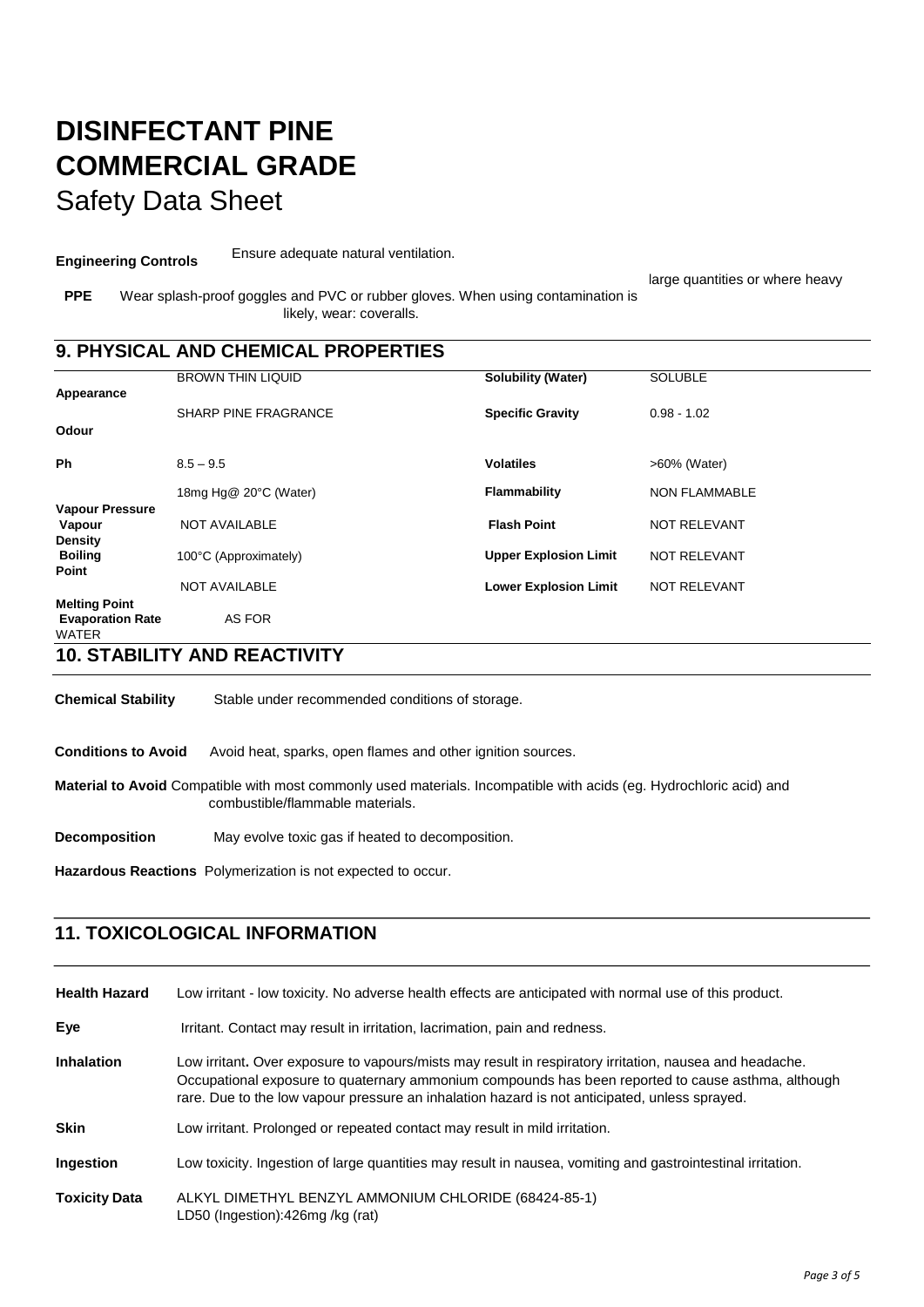LD50 (Intraperitoneal):100mg/kg (rat)

### **12. ECOLOGICAL INFORMATION**

**Environment** Benzalkonium chloride derivatives/quaternary ammonium compounds are commonly used as disinfectants, indicating toxicity to microorganisms. Benzalkonium chloride is toxic to trout above 2ppm.

### **13. DISPOSAL CONSIDERATIONS**

**Waste Disposal** For small amounts, absorb with sand, vermiculite or similar and dispose of to an approved landfill site. For larger amounts contact the manufacturer for additional information. Prevent contamination of drains or waterways as aquatic life may be threatened and environmental damage may result.

**Legislation** Dispose of in accordance with relevant local legislation.

### **14. TRANSPORT INFORMATION**

| NOT CLASSIFIED AS A DANGEROUS GOODS BY THE CRITERIA OF THE ADG CODE |                |                     |                |                    |                |
|---------------------------------------------------------------------|----------------|---------------------|----------------|--------------------|----------------|
| <b>Shipping Name</b>                                                | None Allocated |                     |                |                    |                |
| UN No.                                                              | None allocated | <b>DG Class</b>     | None Allocated | Subsidiary Risk(s) | None Allocated |
| <b>Packing Group</b>                                                | None Allocated | <b>Hazchem Code</b> | None Allocated | <b>EPG</b>         | None Allocated |

### **15. REGULATORY INFORMATION**

**Poison Schedule** A poison schedule number has not been allocated to this product using the criteria in the Standard for the Uniform Scheduling of Drugs and Poisons (SUSDP). **AICS** All chemicals listed on the Australian Inventory of Chemical Substances (AICS).

### **16. OTHER INFORMATION**

#### **Additional Information**

#### **ABBREVIATIONS:**

ADB - Air-Dry Basis. BEI - Biological Exposure Indice(s) CAS# - Chemical Abstract Service number - used to uniquely identify chemical compounds. CNS - Central Nervous System. EINECS - European Inventory of Existing Commercial Substances. GHS – Globally Harmonized System IARC - International Agency for Research on Cancer.